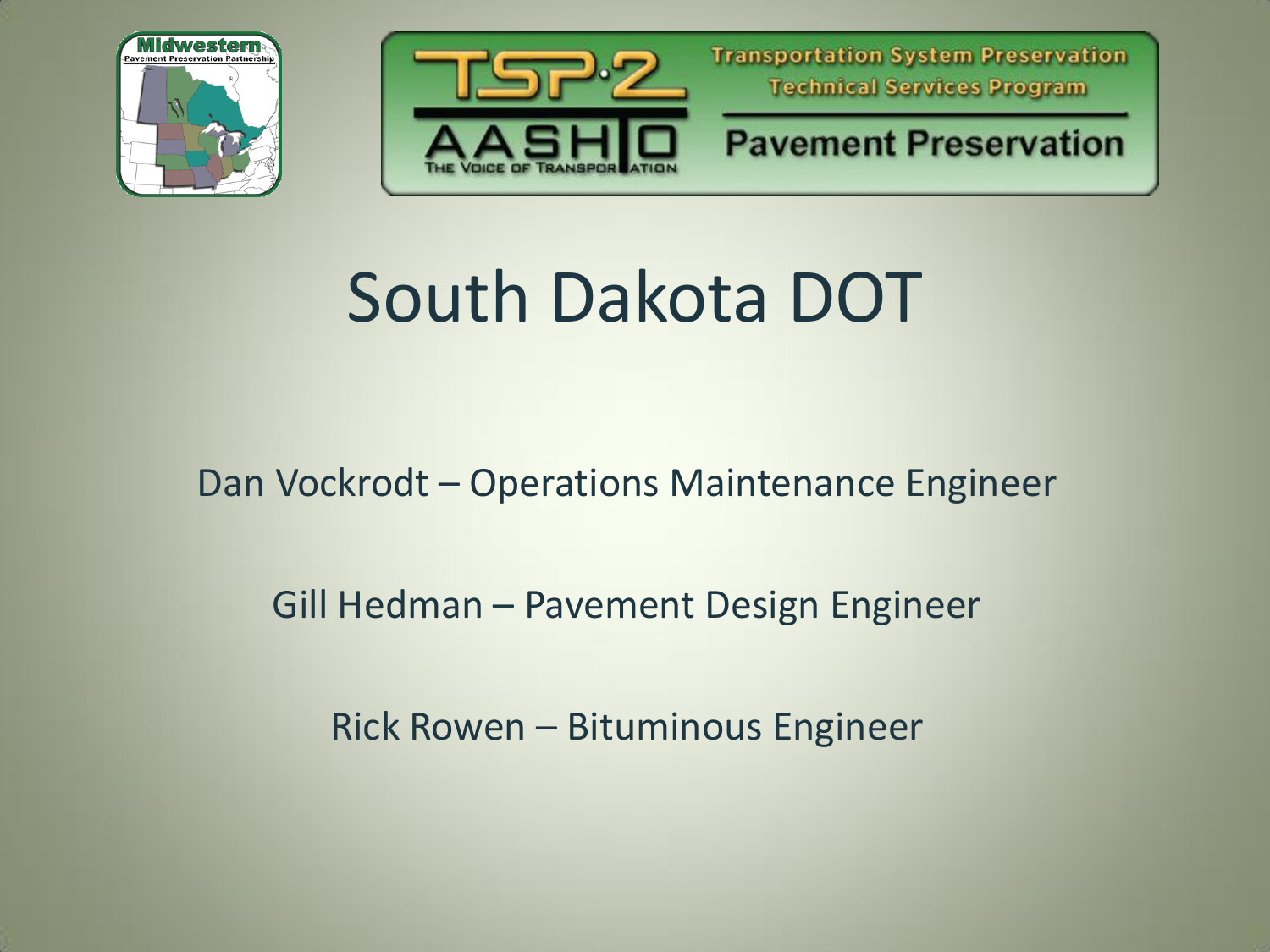



**Pavement Preservation** 

## • Pavement Preservation Program

 $\triangleright$  FY 2014 - \$34.731 million (8.7%) for preserving 1,166 miles  $\triangleright$  FY 2015 - \$39.873 million (12.3%) for preserving 1,389 miles  $\triangleright$  FY 2016 - \$35.353 million (8.8%) for preserving 1,061 miles FY 2017 - \$40.566 million (11.6%) for preserving 1,136 miles

• SDDOT Pavement Preservation Guidelines are located on our web site at the following address: http://www.sddot.com/resources/manuals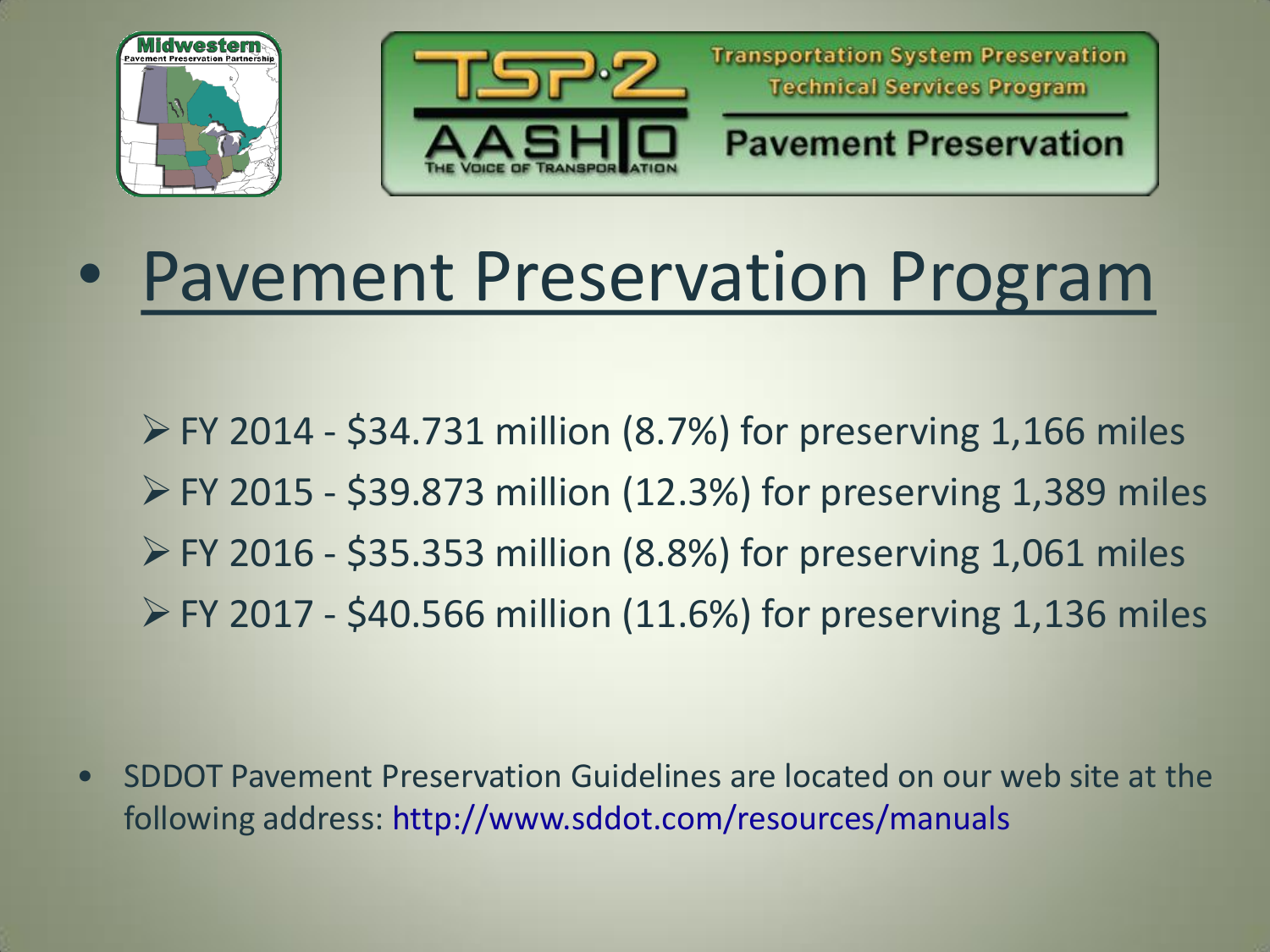



## **Successes**

- **Example 18 Ferry 2018** Pavement preservation training geared towards highway maintenance staff has been developed and the first 3 day training class was held in the spring of 2014.
	- $\triangleright$  This training will be presented yearly to @ 24-30 individuals from our maintenance staff.
	- Major Topics Covered
		- $\checkmark$  Patching
		- $\checkmark$  Crack Treating
		- $\checkmark$  Seal Coats
		- $\checkmark$  Rutfilling
		- $\checkmark$  Shouldering
		- $\checkmark$  Joint Repair
		- $\checkmark$  Traffic Control
		- $\checkmark$  Safety Procedures
	- $\triangleright$  Includes a Pocket Guide Maintenance Pavement Preservation Decision Guide detailing distresses and a decision matrix to allow for a quick field identification of the distress and its treatment.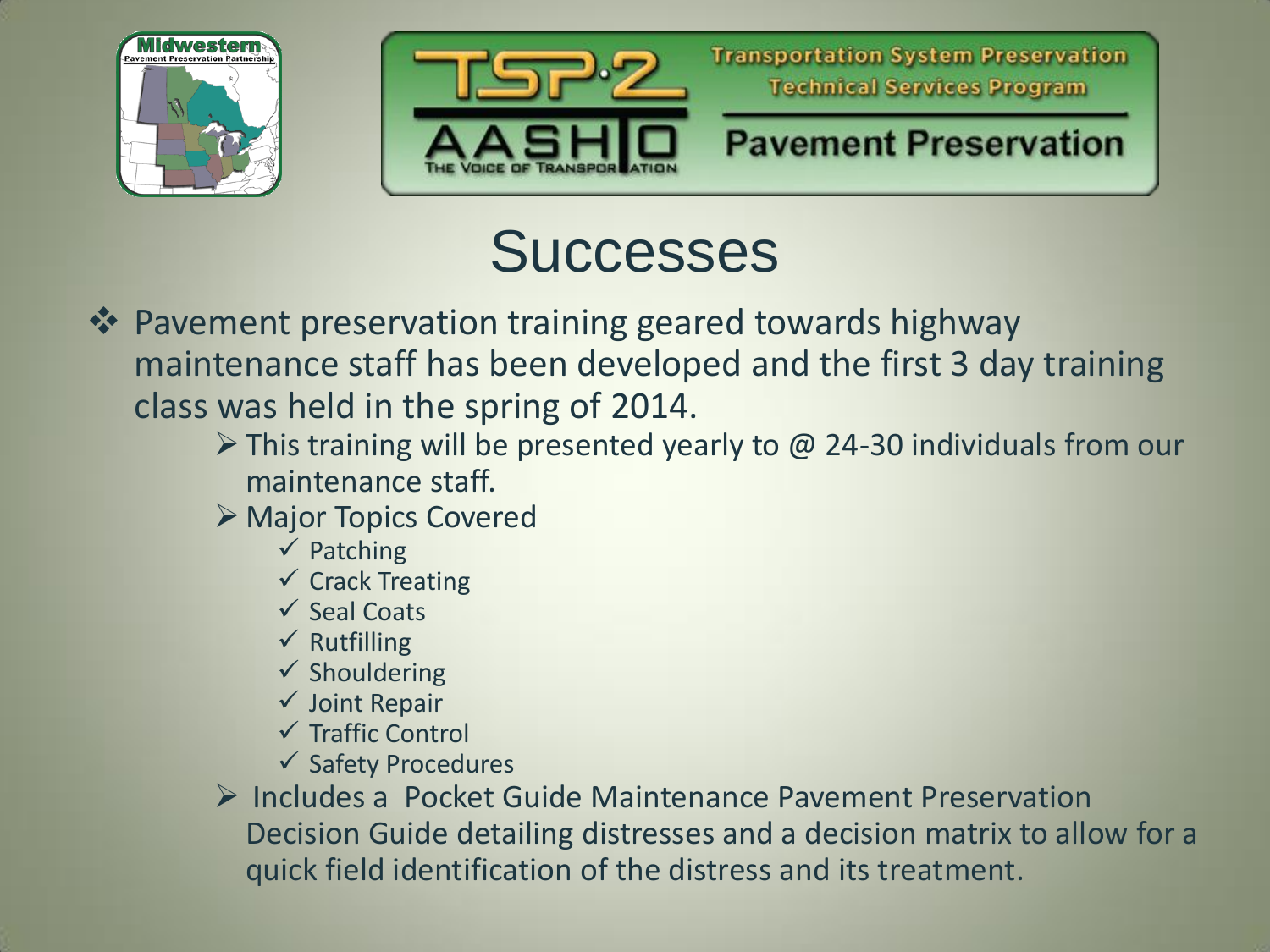



#### **Pavement Preservation**

#### **Maintenance Decision Matrix for Flexible Pavements**

| <b>Flexible Pavement Distresses</b> | Low - Isolated | <b>Medium - Moderate</b> | <b>High - Frequent</b> |
|-------------------------------------|----------------|--------------------------|------------------------|
| <b>Transverse Cracking</b>          | 1,2            | 2,3,4                    | 2,8,10                 |
| <b>Fatigue Cracking (Alligator)</b> | 1, 2, 3, 4     | 2,3,4,8                  | 6,8                    |
| <b>Block Cracking</b>               | 1, 2, 3, 4     | 2,3,4,8                  | 8                      |
| <b>Rutting</b>                      | $\mathbf{1}$   | 1,6                      | 4,5,6,8                |
| <b>Edge Cracking</b>                | $\mathbf{1}$   | 1,2                      | 8,9                    |
| <b>Longitudinal Cracking</b>        | 1,2            | $\overline{2}$           | 2,8,9,10               |
| <b>Raveling/Weathering</b>          | 1,3            | 3,4,10                   | 4,8,9                  |
| <b>Potholes</b>                     | 9,10           | 9,10                     | 8,9                    |
| <b>Patch Deterioration</b>          | 1,3,4          | 3,4,5,8,9                | 8                      |
| <b>Distortion</b>                   | 1,2            | 2,6,8                    | 5,8                    |

#### *Pavement Treatments*

- 1. Do Nothing
- 2. Crack Seal / Crack Fill
- 3. Fog Seal
- 4. Chip Seal / Spot Seal
- 5. Profile Mill
- 6. Rut Filling
- 7. Thin Cold Mix Overlay
- 8. Thin Hot Mix Overlay (1.5" or Less)
- 9. Hand Patching
- 10. Spray Patching (Asphalite Machine)